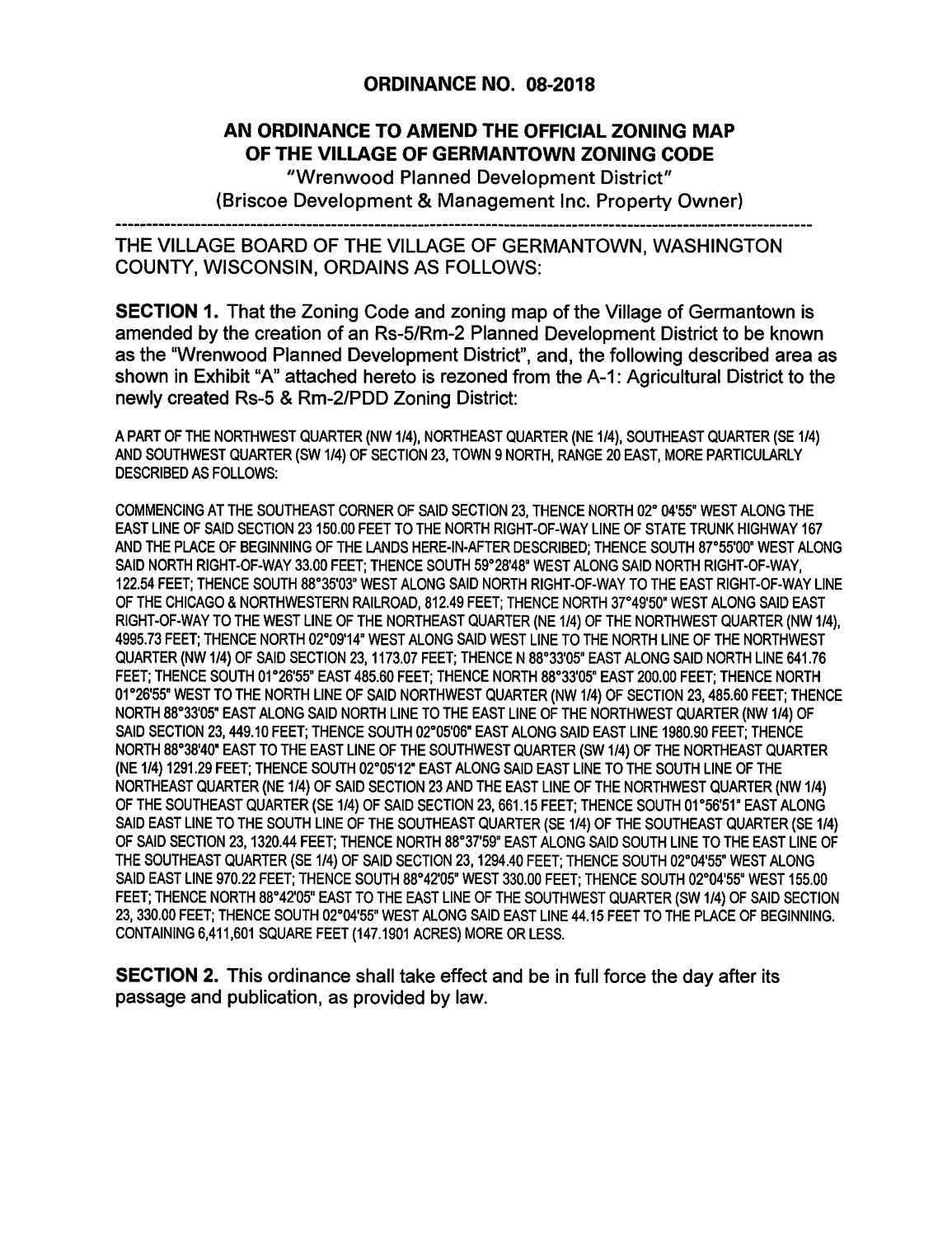Ordinance 08-2018

Introduced by Trustee:  $\frac{1}{\sqrt{u}}$ 

Adopted: April 16, 2018

Vote:  $Ayes:$   $5$ 

Nays:

 $\overline{2}$ 

(as l

Dean Wolfer, Village President

ATTEST:

<u>(Deanve) & Baney</u><br>Deanna Boldrey, Village Clerk

APPROVED AS TO FOR

Brian Sajdak, Attorney

Published: